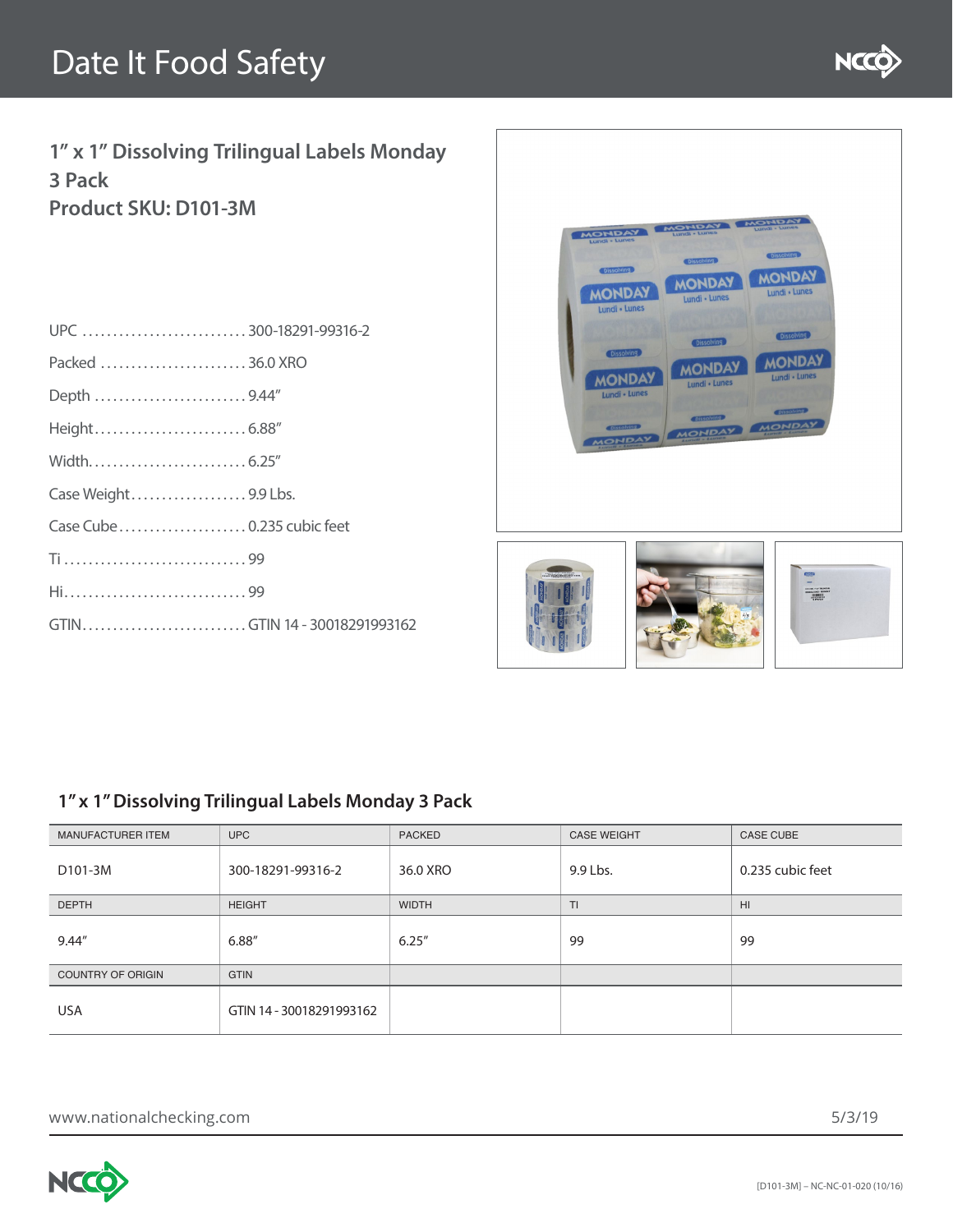

**1" x 1" Dissolving Trilingual Labels Tuesday 3 Pack Product SKU: D102-3M**

| UPC 300-18291-99317-9        |  |
|------------------------------|--|
| Packed 36.0 XRO              |  |
| Depth 9.44"                  |  |
|                              |  |
|                              |  |
| Case Weight9.9 Lbs.          |  |
|                              |  |
|                              |  |
|                              |  |
| GTINGTIN 14 - 30018291993179 |  |
|                              |  |



### **1" x 1" Dissolving Trilingual Labels Tuesday 3 Pack**

| <b>MANUFACTURER ITEM</b> | UPC:                     | <b>PACKED</b> | <b>CASE WEIGHT</b> | <b>CASE CUBE</b> |
|--------------------------|--------------------------|---------------|--------------------|------------------|
| D102-3M                  | 300-18291-99317-9        | 36.0 XRO      | 9.9 Lbs.           | 0.235 cubic feet |
| <b>DEPTH</b>             | <b>HEIGHT</b>            | <b>WIDTH</b>  | TI.                | HI.              |
| 9.44"                    | 6.88"                    | 6.25''        | 99                 | 99               |
| <b>COUNTRY OF ORIGIN</b> | <b>GTIN</b>              |               |                    |                  |
| <b>USA</b>               | GTIN 14 - 30018291993179 |               |                    |                  |

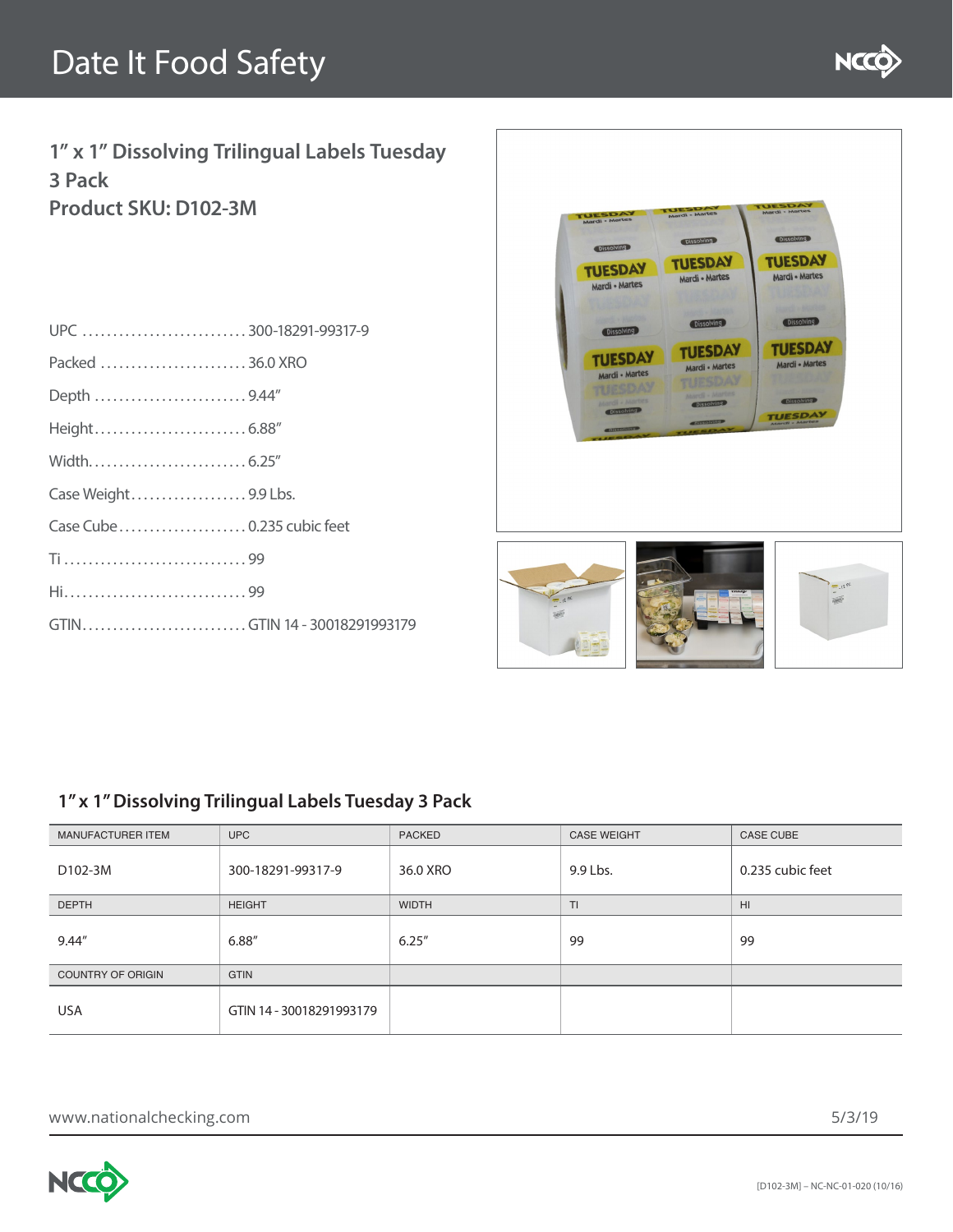

## **1" x 1" Dissolving Trilingual Labels Wednesday 3 Pack Product SKU: D103-3M**

| UPC 300-18291-99318-6        |  |
|------------------------------|--|
| Packed 36.0 XRO              |  |
| Depth 9.44"                  |  |
|                              |  |
|                              |  |
| Case Weight9.9 Lbs.          |  |
| Case Cube 0.235 cubic feet   |  |
|                              |  |
|                              |  |
| GTINGTIN 14 - 30018291993186 |  |
|                              |  |



### **1" x 1" Dissolving Trilingual Labels Wednesday 3 Pack**

| <b>MANUFACTURER ITEM</b> | UPC                      | <b>PACKED</b> | <b>CASE WEIGHT</b> | <b>CASE CUBE</b> |
|--------------------------|--------------------------|---------------|--------------------|------------------|
| D103-3M                  | 300-18291-99318-6        | 36.0 XRO      | 9.9 Lbs.           | 0.235 cubic feet |
| <b>DEPTH</b>             | <b>HEIGHT</b>            | <b>WIDTH</b>  | TI.                | HI.              |
| 9.44"                    | 6.88"                    | 6.25''        | 99                 | 99               |
| <b>COUNTRY OF ORIGIN</b> | <b>GTIN</b>              |               |                    |                  |
| <b>USA</b>               | GTIN 14 - 30018291993186 |               |                    |                  |

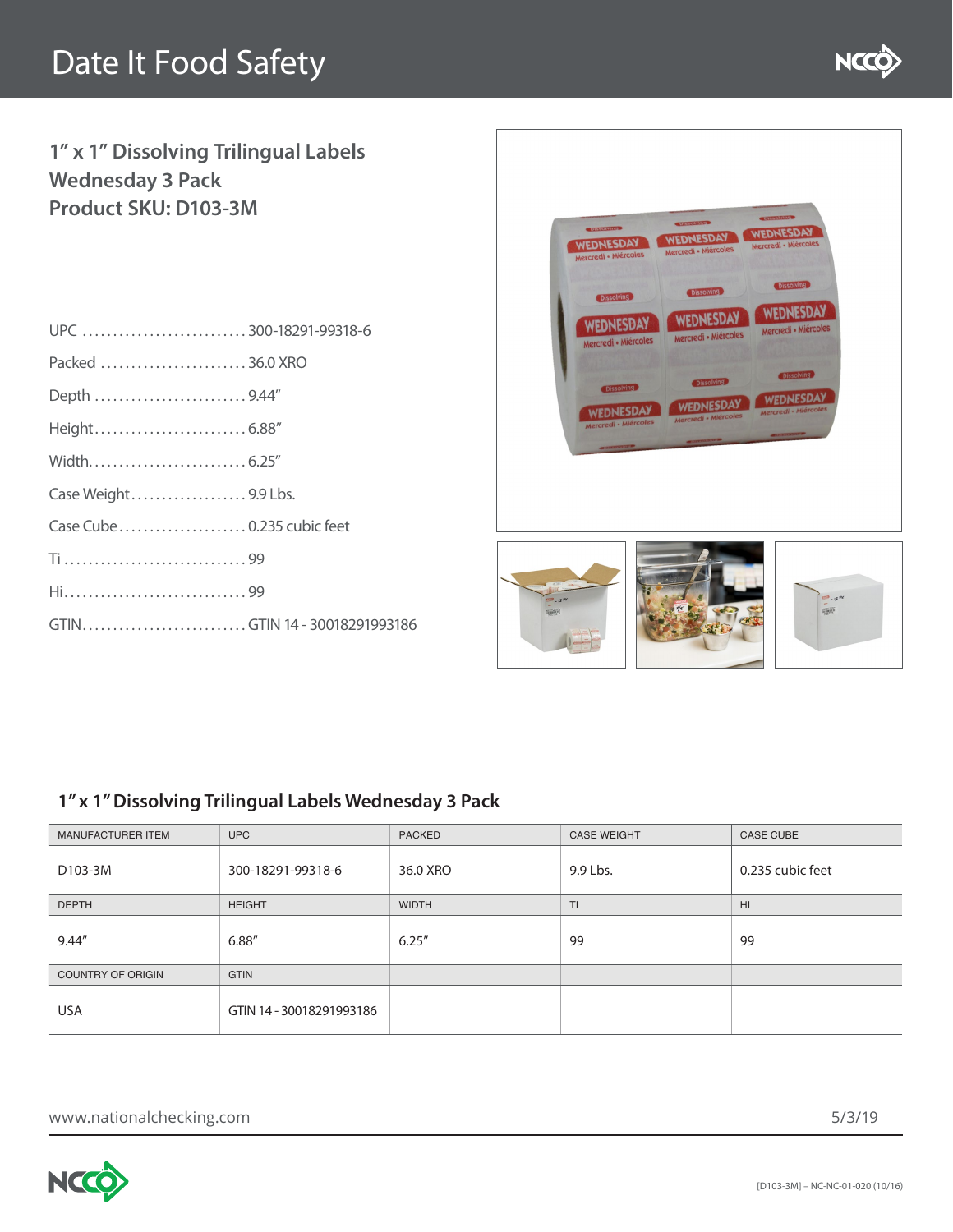

## **1" x 1" Dissolving Trilingual Labels Thursday 3 Pack Product SKU: D104-3M**

| UPC 300-18291-99319-3        |  |
|------------------------------|--|
| Packed 36.0 XRO              |  |
| Depth 9.44"                  |  |
|                              |  |
|                              |  |
| Case Weight9.9 Lbs.          |  |
| Case Cube0.235 cubic feet    |  |
|                              |  |
|                              |  |
| GTINGTIN 14 - 30018291993193 |  |
|                              |  |



### **1" x 1" Dissolving Trilingual Labels Thursday 3 Pack**

| <b>MANUFACTURER ITEM</b> | UPC                      | <b>PACKED</b> | <b>CASE WEIGHT</b> | <b>CASE CUBE</b> |
|--------------------------|--------------------------|---------------|--------------------|------------------|
| D104-3M                  | 300-18291-99319-3        | 36.0 XRO      | 9.9 Lbs.           | 0.235 cubic feet |
| <b>DEPTH</b>             | <b>HEIGHT</b>            | <b>WIDTH</b>  | $T\Gamma$          | H1               |
| 9.44"                    | 6.88"                    | 6.25''        | 99                 | 99               |
| <b>COUNTRY OF ORIGIN</b> | <b>GTIN</b>              |               |                    |                  |
| <b>USA</b>               | GTIN 14 - 30018291993193 |               |                    |                  |

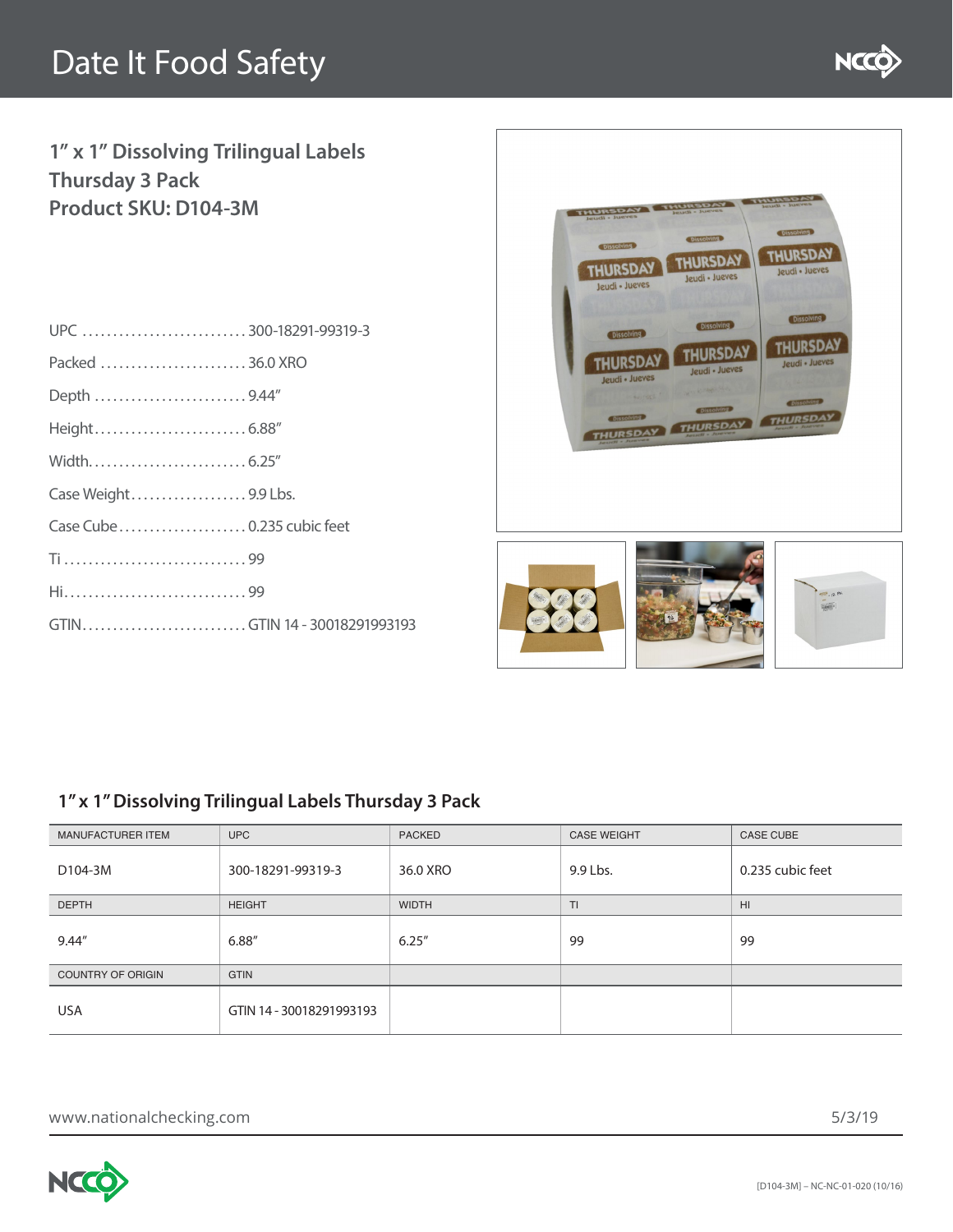

**1" x 1" Dissolving Trilingual Labels Friday 3 Pack Product SKU: D105-3M**

| UPC 300-18291-99320-9        |  |
|------------------------------|--|
| Packed 36.0 XRO              |  |
| Depth 9.44"                  |  |
|                              |  |
|                              |  |
| Case Weight9.9 Lbs.          |  |
| Case Cube0.235 cubic feet    |  |
|                              |  |
|                              |  |
| GTINGTIN 14 - 30018291993209 |  |
|                              |  |



### **1" x 1" Dissolving Trilingual Labels Friday 3 Pack**

| <b>MANUFACTURER ITEM</b> | UPC                      | <b>PACKED</b> | <b>CASE WEIGHT</b> | <b>CASE CUBE</b> |
|--------------------------|--------------------------|---------------|--------------------|------------------|
| D105-3M                  | 300-18291-99320-9        | 36.0 XRO      | 9.9 Lbs.           | 0.235 cubic feet |
| <b>DEPTH</b>             | <b>HEIGHT</b>            | <b>WIDTH</b>  | Шŀ                 | HI.              |
| 9.44"                    | 6.88"                    | 6.25''        | 99                 | 99               |
| <b>COUNTRY OF ORIGIN</b> | <b>GTIN</b>              |               |                    |                  |
| <b>USA</b>               | GTIN 14 - 30018291993209 |               |                    |                  |

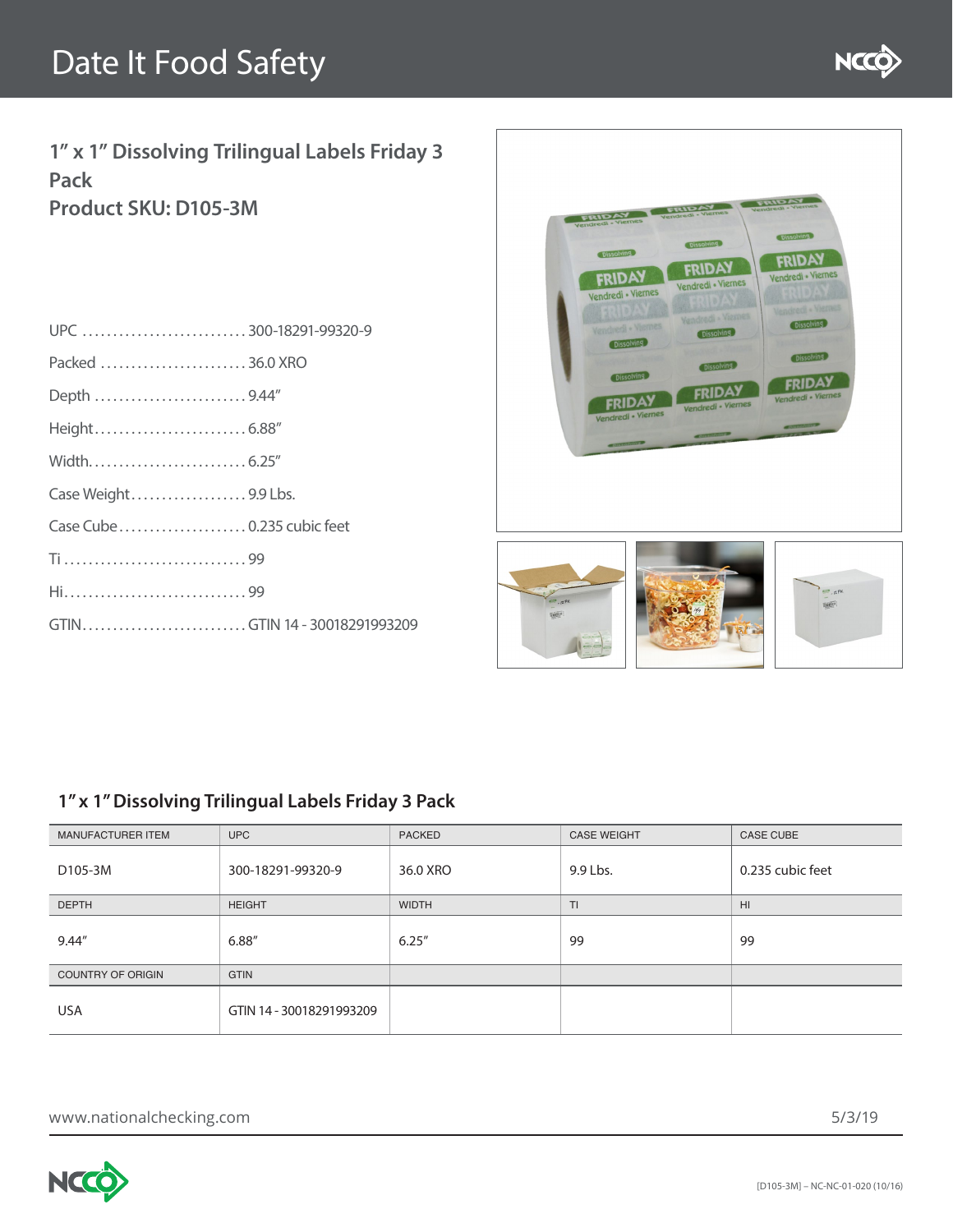

**1" x 1" Dissolving Trilingual Labels Saturday 3 Pack Product SKU: D106-3M**

| UPC 300-18291-99321-6        |  |
|------------------------------|--|
| Packed 36.0 XRO              |  |
| Depth 9.44"                  |  |
|                              |  |
|                              |  |
| Case Weight9.9 Lbs.          |  |
|                              |  |
|                              |  |
|                              |  |
| GTINGTIN 14 - 30018291993216 |  |
|                              |  |



### **1" x 1" Dissolving Trilingual Labels Saturday 3 Pack**

| <b>MANUFACTURER ITEM</b> | UPC:                     | <b>PACKED</b> | <b>CASE WEIGHT</b> | <b>CASE CUBE</b> |
|--------------------------|--------------------------|---------------|--------------------|------------------|
| D106-3M                  | 300-18291-99321-6        | 36.0 XRO      | 9.9 Lbs.           | 0.235 cubic feet |
| <b>DEPTH</b>             | <b>HEIGHT</b>            | <b>WIDTH</b>  | TI.                | HI.              |
| 9.44"                    | 6.88"                    | 6.25''        | 99                 | 99               |
| <b>COUNTRY OF ORIGIN</b> | <b>GTIN</b>              |               |                    |                  |
| <b>USA</b>               | GTIN 14 - 30018291993216 |               |                    |                  |